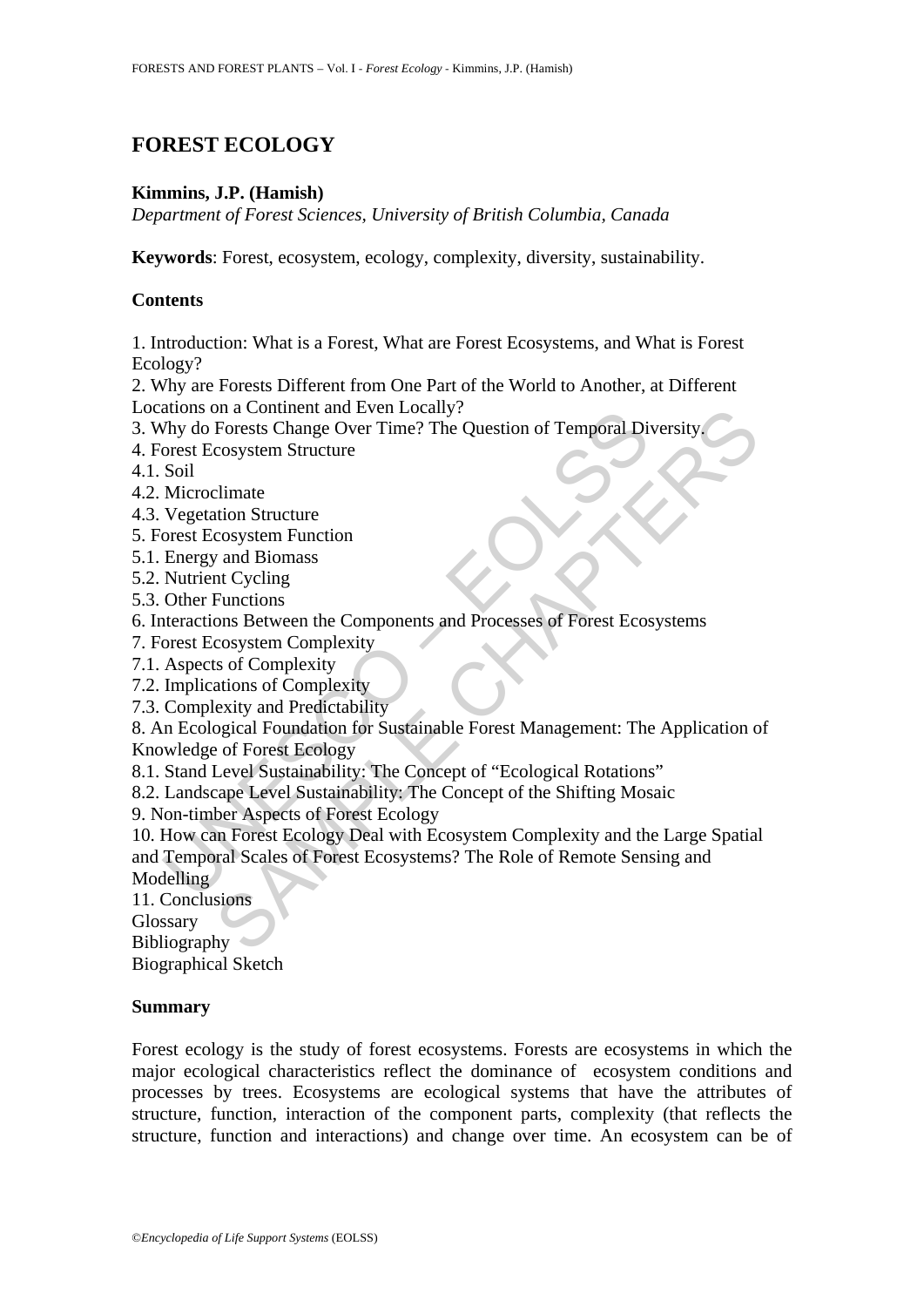almost any physical size as long as it exhibits these key characteristics, from a single plant growing in soil, to the entire world ecosystem.

The key structural components of forest ecosystems are plants, animals, microbes, soils and the atmosphere. Topography and microclimate are also important ecosystem features, but are not structural elements in the strict sense.

The key functional aspects of forest ecosystems are energy capture and biomass creation; nutrient cycling and the regulation of atmospheric and water chemistry; and important contributions to the regulation of the water cycle.

The interactions within an ecosystem involve all combinations of plant, animal and microbial interactions, interactions between organisms and the soil, and between the atmosphere and both the biotic community and the soil.

Complexity is an important attribute even though normally functioning forest ecosystems can exist at widely different levels of complexity. The importance of complexity lies in its implications for our ability to understand and predict, and therefore manage, forest ecosystems.

Forest ecosystems are continually changing. This change, initiated by external disturbance factors but largely determined by internal ecosystem processes, is vital for the maintenance of many aspects of biological diversity. In many types of forests it is essential for the long-term sustainability of the ecosystem.

osphere and both the biotic community and the soil.<br>
applexity is an important attribute even though normally<br>
systems can exist at widely different levels of complexity. Ty<br>
systems can exist at widely different levels of is an important attribute ven though normally functioning for and both the biotic community and the soil.<br>
y is an important attribute even though normally functioning for can exist at widely different levels of complexity "Forest stewardship" and "good, sustainable forestry" can only be defined in terms of society's desires and preferences with respect to stand and landscape-level forest conditions, functions and values. However, unless forestry is based on a respect for forest ecology and the ecological characteristics of forest ecosystems, it is very unlikely that society's long-term desires will be satisfied. Because of the long time scales of forestry, decisions about forest management must be founded on ecologically-based forecasts of ecosystem response, involving the use of ecosystem management simulation models.

# **1. Introduction: What is a Forest, What are Forest Ecosystems, and What is Forest Ecology?**

Forests are local or regional segments of landscapes in which biological and ecological conditions and processes are dominated by the presence of trees - large, generally longlived perennial plants characterized by a large woody stem and a large woody root system. The size and longevity of trees confer on them the ability to dominate other plant types by expropriating light and soil resources. This enables trees to control the major ecological processes, to determine the habitat for animals, microbes and other plant types, and to play a major role in determining the abundance of these other organisms in the forest. Trees also dominate the hydrological cycle, the soil development processes, the microclimate and the ecological characteristics of streams in forest ecosystems. Forests can also be dominated by large plants with woody stems that are not strictly trees, such as bamboo or tree ferns.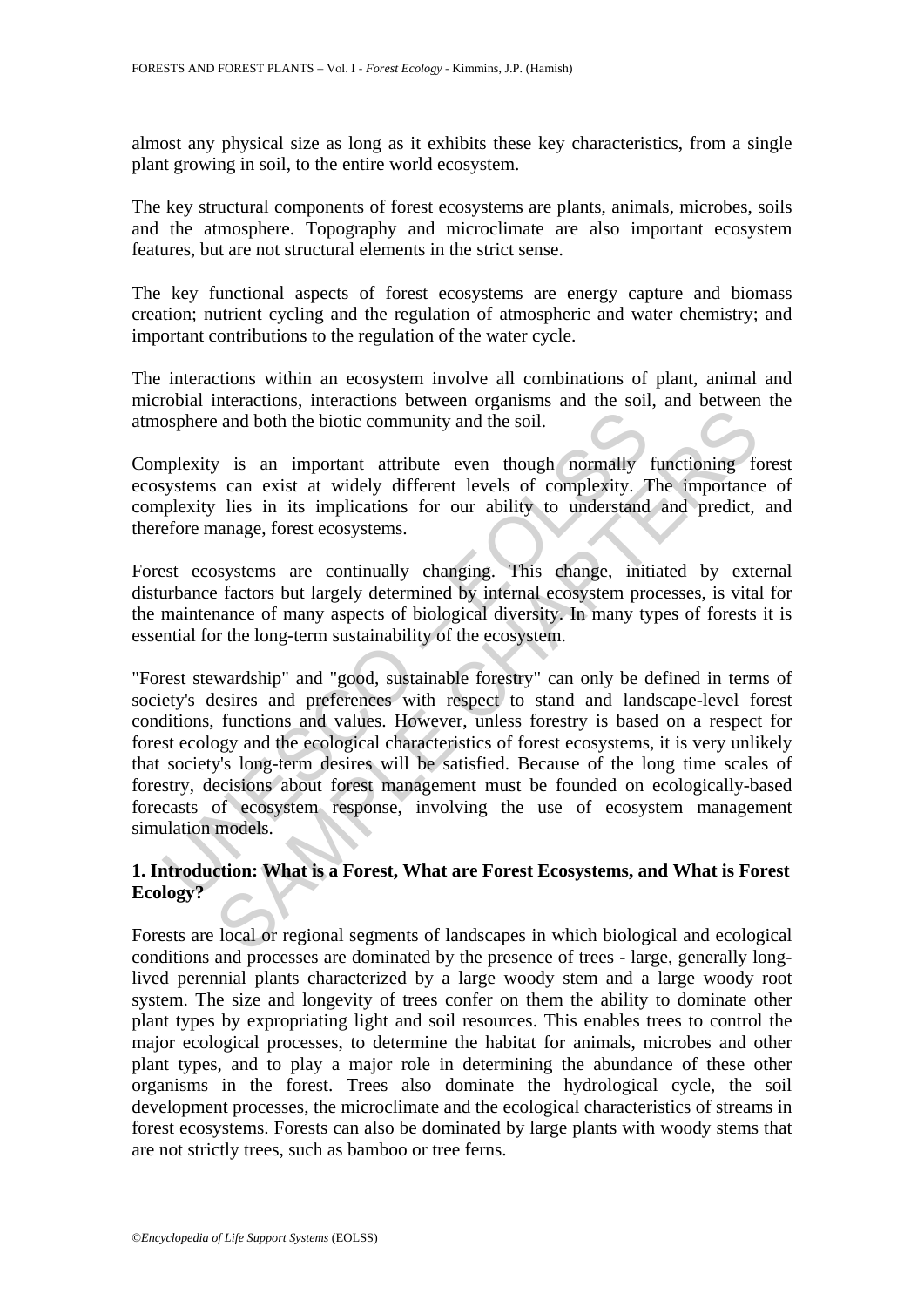Ecology is the science that studies ecosystems. An ecosystem is any ecological system that exhibits five key attributes:

- 1. **Structure**  there are living and dead plants, animals and microbes arranged in vertical and horizontal patterns in local ecosystems and across regional landscapes. There is a physical environment that in terrestrial ecosystems consists of soil, geological substrates, and an atmosphere. In aquatic ecosystems, the medium is water, and the ecological processes may or may not be affected by sediments or geological substrates.
- 2. **Function** the system of living and dead organisms, together with their abiotic environment, results in the combining of physical (light) or chemical energy with chemical elements (nutrients) from the soil, geological substrate, water or atmosphere to create the complex, high-energy, organic molecules that make up living organisms and render life as we know it possible. The energy for the creation of these molecules in forest ecosystems is provided almost entirely by photosynthesis. The chemical raw materials for their synthesis are provided by the circulation of appropriate mixtures of different nutrient elements in the ecosystem (nutrient cycling), which in turn is strongly influenced by temperature and moisture, and hence by climate, and by the action of soil animals and microbes.
- chemical elements (nutrients) from the soil, geological su<br>tatmosphere to create the complex, high-energy, organic molec<br>living organisms and render life as we know it possible. The ener<br>of these molecules in forest ecosys all elements (nutrients) from the soil, geological substrate, water<br>all elements (nutrients) from the soil, geological substrate, water<br>here to create the complex, high-energy, organic molecules that make<br>here to create th 3. **Complexity** Forest ecosystems are characterized by complex assemblages of different plant life forms, from lichens and bryophytes (e.g., mosses) to various types of herbs and shrubs, to climbers and trees. Associated with these different living plants is an assemblage of animals and microbes that use them as a source of energy and nutrition. Dead plant and animal matter provides the energy resource for a different set of animals and microbes that serve to decompose the organic matter and make the nutrients they contain available again for uptake by a new generation of living plants and microbes. The interactions between the living organisms, and between these organisms and both the dead organic matter and the physical environment contributes to the complexity of ecological systems.
- 4. **Interactions between ecosystem components**. As is the case for all systems, a key feature of an ecosystem is the interaction between the structural components. For example, soils affect plants, but plants also influence soil development. Climate determines soil and vegetation development, but plants modify local climate to produce a microclimate; vegetation can sometimes influence regional climate features and global vegetation plays a major role in global climate. Animals and microbes affect plants, but plants largely determine which animals and microbes will be affecting them.
- 5. **Change over time**. For humans, "nothing is as certain as death and taxes". For ecosystems, nothing is as certain as change. Just as individual animals are born, grow, mature and inevitably die, ecosystems undergo "renewal" as a result of ecosystem disturbance caused by humans or non-human processes or events. Ecosystems develop and "mature", and are eventually redisturbed and the process of renewal is repeated. This change over time is as fundamental to ecosystems as any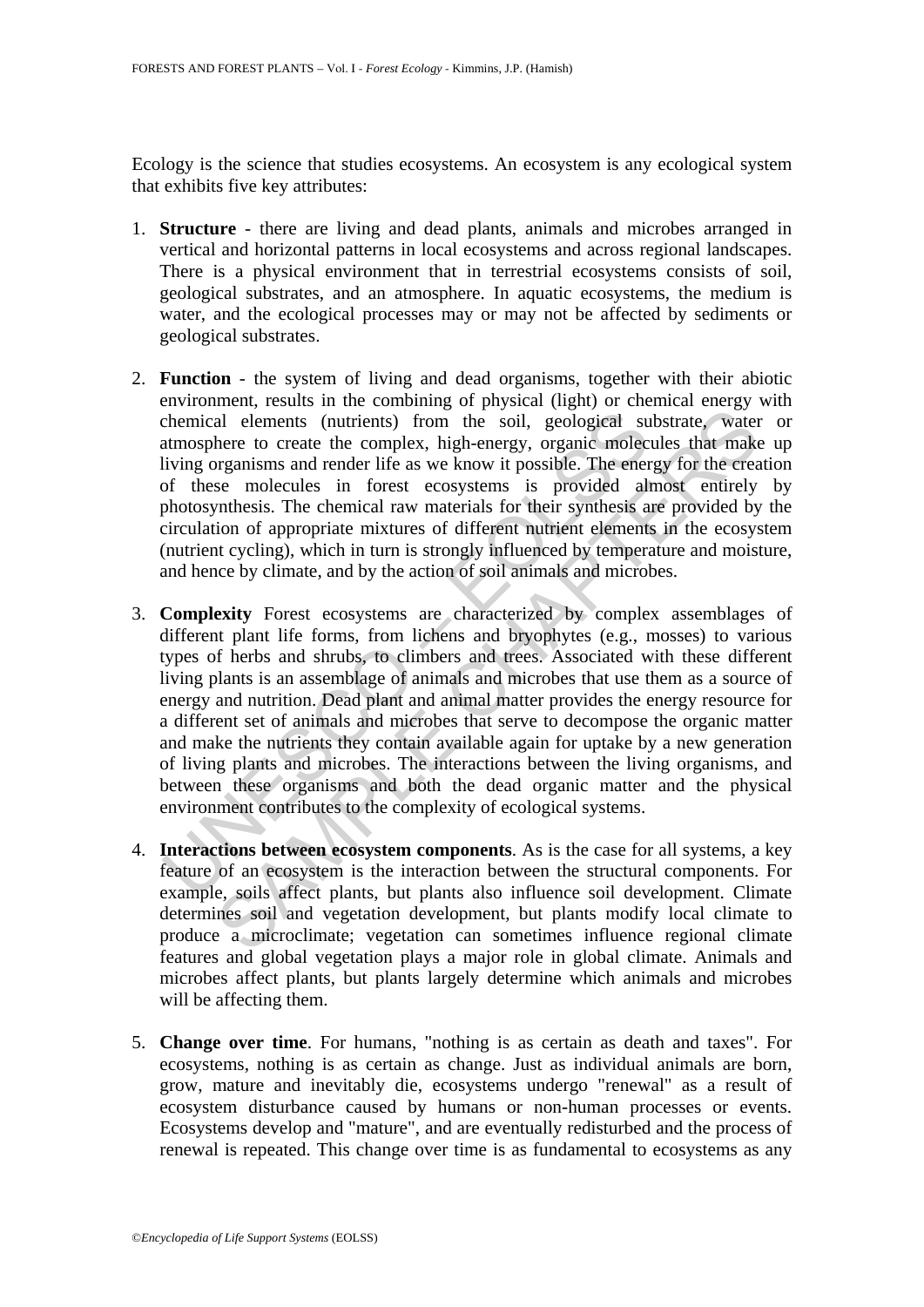of their other characteristics, and in many cases is an essential requirement for their long-term stability and the maintenance of historical ranges of variation in their structure, function, complexity (including biological diversity) and the interactions of their components.

A forest ecosystem is an area of the landscape, varying in size from a local stand (a few hectares or less) to an entire continent, in which the structure, function, complexity, interactions and patterns of change over time are dominated by trees. Forest ecology is the study of these tree-dominated landscape units. Stand-level forest ecosystems are terrestrial ecosystems, but landscape-level forest ecosystems frequently include streams, rivers and lakes, and areas of non-forested terrestrial ecosystems. However, the overall character of these other types of ecosystems is strongly influenced by their location in a tree-dominated landscape.

As a science, forest ecology provides no basis for value judgements. There is no stage of forest ecosystem development, no structure, no level of function, no level of complexity and no pattern of interactions of ecosystem components that is any "better" or "worse" than any other. A young forest is no better or worse than an old forest. A forest with high productivity is no better or worse than one of low productivity. A forest with high species or structural diversity is no better and no worse than a forest with low levels of these measures of diversity. Human value systems, which have nothing to do with the science of forest ecology, provide the basis for human preferences concerning these different ecosystem attributes.

a science, forest ecology provides no basis for value judgements. It ecosystem development, no structure, no level of function, no l<br>no pattern of interactions of ecosystem components that is any<br>a any other. A young fore The method of the properation of the method in the set of the computer of ecosystem development, no structure, no level of function, no level of completern of interactions of ecosystem components that is any "better" or "w What, then, is the role of forest ecology in society? It is to describe and provide an explanation for, and an understanding of, the differences between forest ecosystems in different places, and the changes in any one forest over time. This understanding defines the range of possible social and ecological values and the environmental "services"*(environmental "services" provided by forests include regulation of the water cycle, stream flow and water quality; regulation of atmospheric CO<sub>2</sub>; protection of soil and control of erosion and landslides; and provision of microclimatic shelter and the amelioration of temperature and wind.)* that a particular ecosystem can provide, and the regimes of ecosystem disturbance and recovery that are appropriate for the maintenance of a desired supply of particular values and services over time. These regimes are defined by the combination of type, frequency and severity of disturbance that will result in a non-declining pattern of change in particular types of forest ecosystem over the long term.

In this exploration of forest ecology, we will consider why forest ecosystems vary from place to place and change from time to time. This review will lead to a consideration of the ecological foundation for sustainability and stewardship: two societal goals that are based on human preferences and not on ecology, but the achievement of which requires an ecological foundation.

# **2. Why are Forests Different from One Part of the World to Another, at Different Locations on a Continent, and Even Locally?**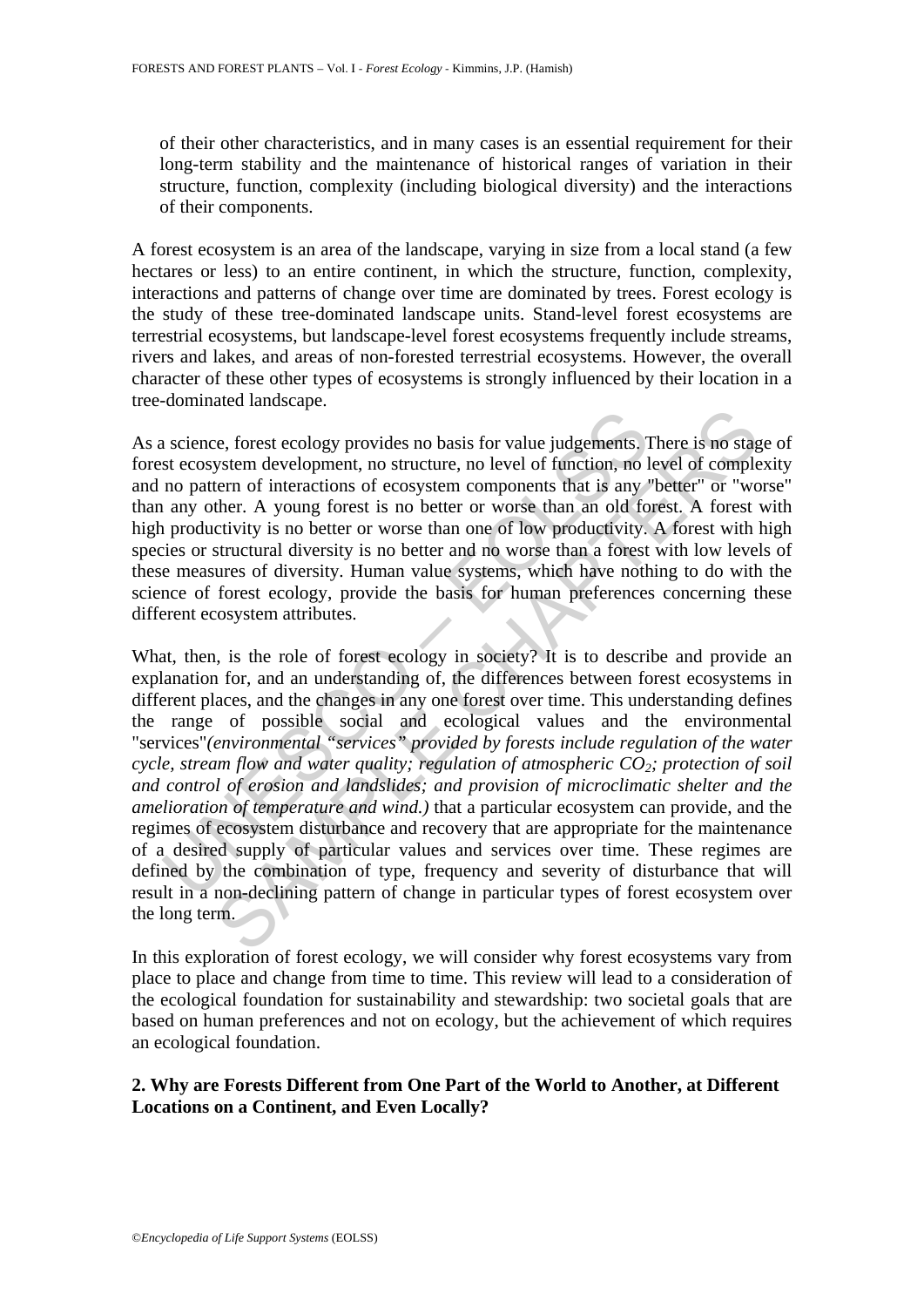The type of forest that can develop in an area is ultimately determined by climate. The broad bands of different vegetation types one can observe while traveling from sea level to the top of a tall mountain at the equator, or from sea level at the equator to sea level in the arctic, reflect changes in temperature and precipitation along these elevation/latitudinal gradients. Similarly, climatic gradients from the coast to the interior of continents, and with increasing distance away from large lakes, are associated with differences in vegetation and in the accompanying soils, animals and microbial communities. Tropical rain forest, tropical seasonal forest, tropical dry forest, subtropical forest, savanna, grasslands, evergreen warm and evergreen cool temperate forest, deciduous temperate forest, boreal forest, shrublands and tundra are major vegetation types, each of which is associated with a particular climate that determines the potential vegetation that can develop, and the associated animal and microbial communities.



Figure 1. Variation in the structure and species composition of the plant community along a local gradient of variation in soil moisture and fertility that is associated with a local topographic gradient from the top of a small ridge to the valley below. The example is from a low elevation coastal forest in southern British Columbia.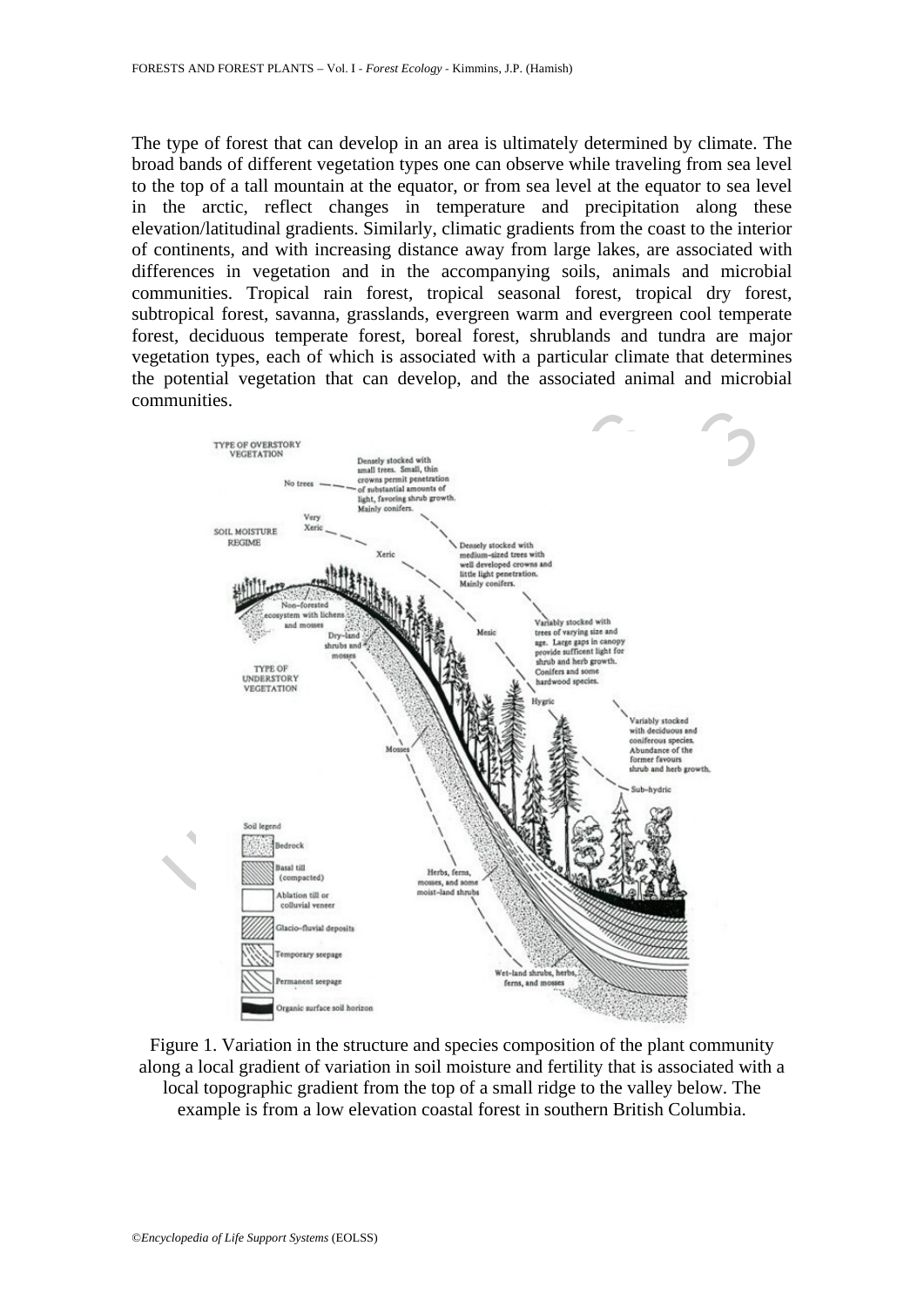Within a particular regional climatic area, the achievement of the climate-related vegetation potential is determined by aspect (which modifies the regional climate), the slope and the position of the ecosystem on the slope (which affects soils and soil moisture), and the soil and bedrock geology (which affects soil fertility and soil moisture). This ecological diversity (the diversity of climate, topography, geology and soil) creates both continental bands of broadly similar types of ecosystem (biomes), and local mosaics of biotic communities distributed along gradients of soil moisture and fertility, and across topographically-induced local variations in climate within the biomes. Figure 1 shows the variation in biotic communities along a local topographic gradient.

Biomes - continental-level subdivisions of the continental ecosystem - consist of life zones (defined by major climatic belts and major topographic and geological features) and plant formations (plant communities dominated by plants of a particular life form; life forms include mosses, herbs, shrubs, deciduous trees, evergreen trees, etc.). Plant formations are in turn associated with particular groupings of animals (e.g., grassland animals, tundra animals, evergreen coniferous forest animals, deciduous forest animals) and microbes.

is (defined by major climatic belts and major topographic and g plant formations (plant communities dominated by plants of a p forms include mosses, herbs, shrubs, deciduous trees, evergreen antions are in turn associated ined by major climatic belts and major topographic and geological feattornations (plant communities dominated by plants of a particular life from<br>the are in the asses, herbs, shubs, deciduous trees, evergreen trees, etc.). Forest biomes are a useful level of forest classification for continental and global-level studies of major differences between forests, and of relationships between forests and global climate, but biomes are too coarse a level of subdivision for many purposes. Understanding wildlife habitat relationships, biodiversity issues, sustainable forest management and forest stewardship requires an understanding of the local mosaics of forest ecosystem types within a biome. Because biomes are based on vegetation life form, the first subdivision of forest biomes is based on the dominant tree species in mature or old forests growing on sites of average moisture and soil fertility. This defines forested ecozones or biogeoclimatic zones.

Forest biogeoclimatic zones or ecozones are a mosaic of different forest ecosystem types growing on soils of different moisture and nutrient status within a particular climatic regime or area. These different ecosystem types vary in species composition, productivity, biological diversity and response to ecosystem disturbance. They also vary in the rates and patterns of change following disturbance.

# **3. Why do Forests Change Over Time? The Question of Temporal Diversity**

Any gardener knows that vegetation changes if left to its own devices. Within a few years of neglect, most gardens will be taken over by a variety of "weeds" - unwanted native or introduced herbs and shrubs - and within a few decades most abandoned gardens in forested areas will be colonized by young trees. It is much less obvious that mature forests change. Once a long-lived tree is large, most people fail to notice as it gets taller and develops a thicker stem. Because most forests grow and change on time scales that are a significant fraction of, or longer than, a human lifetime, many people regard unharvested forests as a permanent ecosystem condition. In reality, change is always occurring, whether this is simply because branches are dying, because individual trees are getting larger, because natural processes are causing mortality that reduces the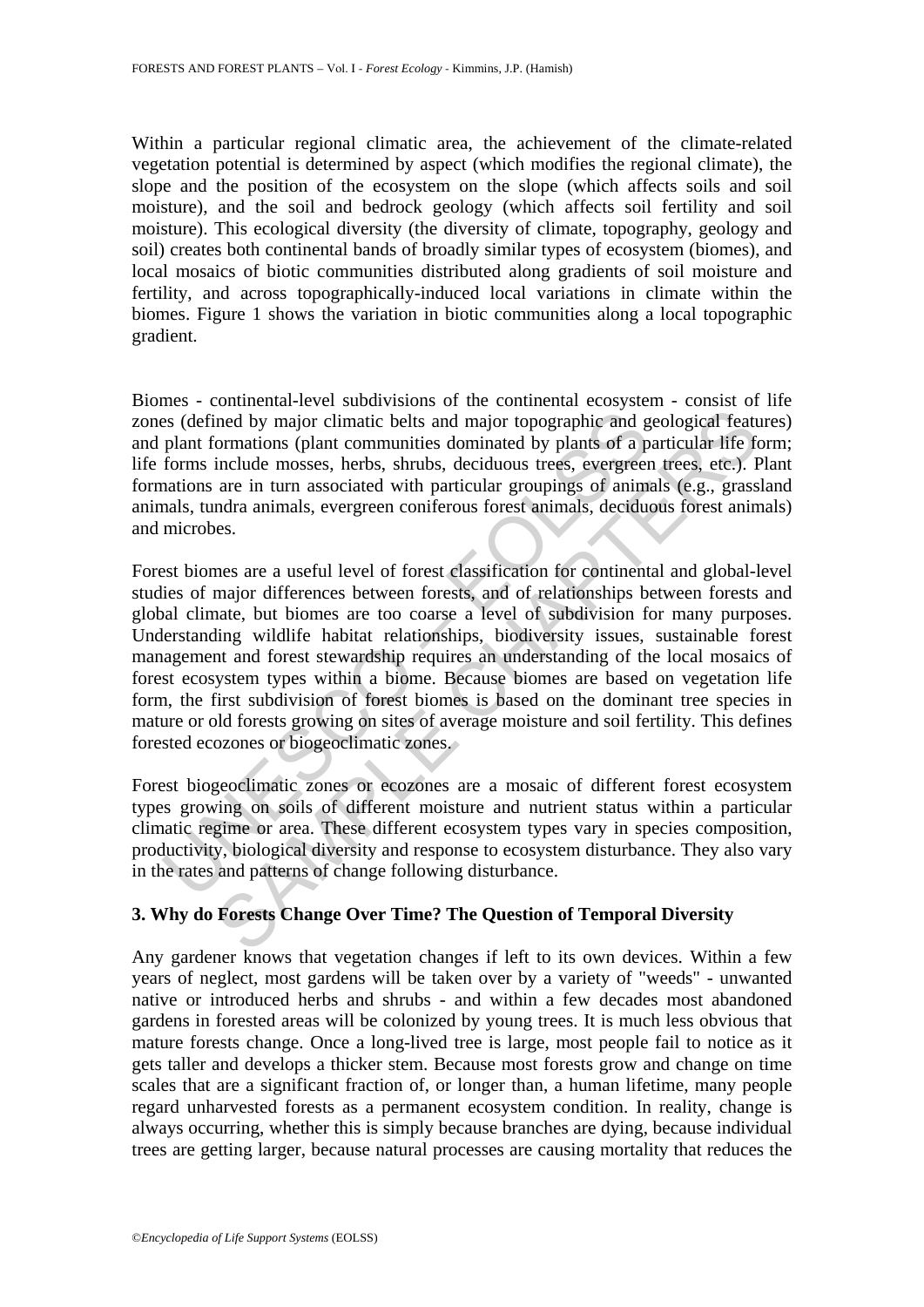number of living trees in an area, or because fire, wind, snow, insects, disease epidemics or forest harvesting are periodically causing major modifications to ecosystem structure, species composition and function.

Forests change over time periods of millennia or longer due to climate change. They change more frequently - perhaps every one or few centuries - because of external physical factors (such as fire, wind, snow and landslides, referred to as allogenic factors) or "external" biological factors (insect and disease epidemics, referred to as biogenic factors). In some forests, these external allogenic or biogenic disturbances may occur every few decades. Forests also change because of alterations in soil and microclimate, and in plant, animal and microbial species caused by within-ecosystem ecological processes at the population and biotic community level. This self-driven or autogenic change occurs following disturbance to the existing ecological condition caused by allogenic or biogenic disturbance processes. It is a process of ecosystem recovery back to, or towards, the pre-disturbance ecosystem condition, and is called ecological succession. Disturbance is defined as the action of allogenic and/or biogenic factors that results in rates, patterns and directions of successional change that are different from what would be expected in the ecosystem in question as a result of autogenic processes.

is a provided by allogenic or biogenic disturbance processes. It is a provery back to, or towards, the pre-disturbance ecosystem condition or alloger ors that results in rates, patterns and directions of successions appear allogenic or biogenic disturbance processes. It is a process of ecosys<br>ack to, or towards, the pre-disturbance coosystem condition, and is care<br>succession. Disturbance is defined as the action of allogenic and/or biogenic<br> Changes in local and regional forest ecosystems over time are the combined result of all these processes: climate change, allogenic and biogenic change, and autogenic change. The details of the change - the degree and spatial scale of ecosystem disturbance, the rate of ecosystem recovery and the sequence of biotic communities that successively occupy and replace each other in areas that have been disturbed - are highly variable. Within any climatic area, there is an overall climatic control of the patterns and rates of autogenic recovery, but in many local ecosystems there can be a considerable range in the details, albeit within this overall control. Different temporal sequences of plant communities with different animal and microbial assemblages can occur according to the pre-disturbance forest condition, the nature and extent of the disturbance, the type of soil, and whether or not seeds or spores of particular plant species arrive in the disturbed area in time to participate in the developing plant community.

Biological diversity has become a topic of major concern around the world. The product of millions of years of evolution, biological diversity (or simply "biodiversity") is nature's "insurance policy" providing for ecosystem resilience in the face of climatic change and disturbance. It provides a vast wealth of economic and human health-related resources, and is a key part of the aesthetic, intellectual and spiritual forest values held by human society. Most people feel that the biodiversity of forests needs to be "protected" and "preserved" by minimizing ecosystem disturbance. However, the issue of biodiversity conservation is complex and requires an understanding of the origins and causes of biodiversity. These lie in:

- 1. Ecological diversity, most of which is unaltered and unaffected by human activity.
- 2. Ecosystem disturbance, which creates different ages of forest with a wide variety of different structures and plant species composition, thereby providing habitat for a wide variety of animals and microbes. Ecosystem disturbance initiates new sequences of ecological succession that create temporal diversity in the forest.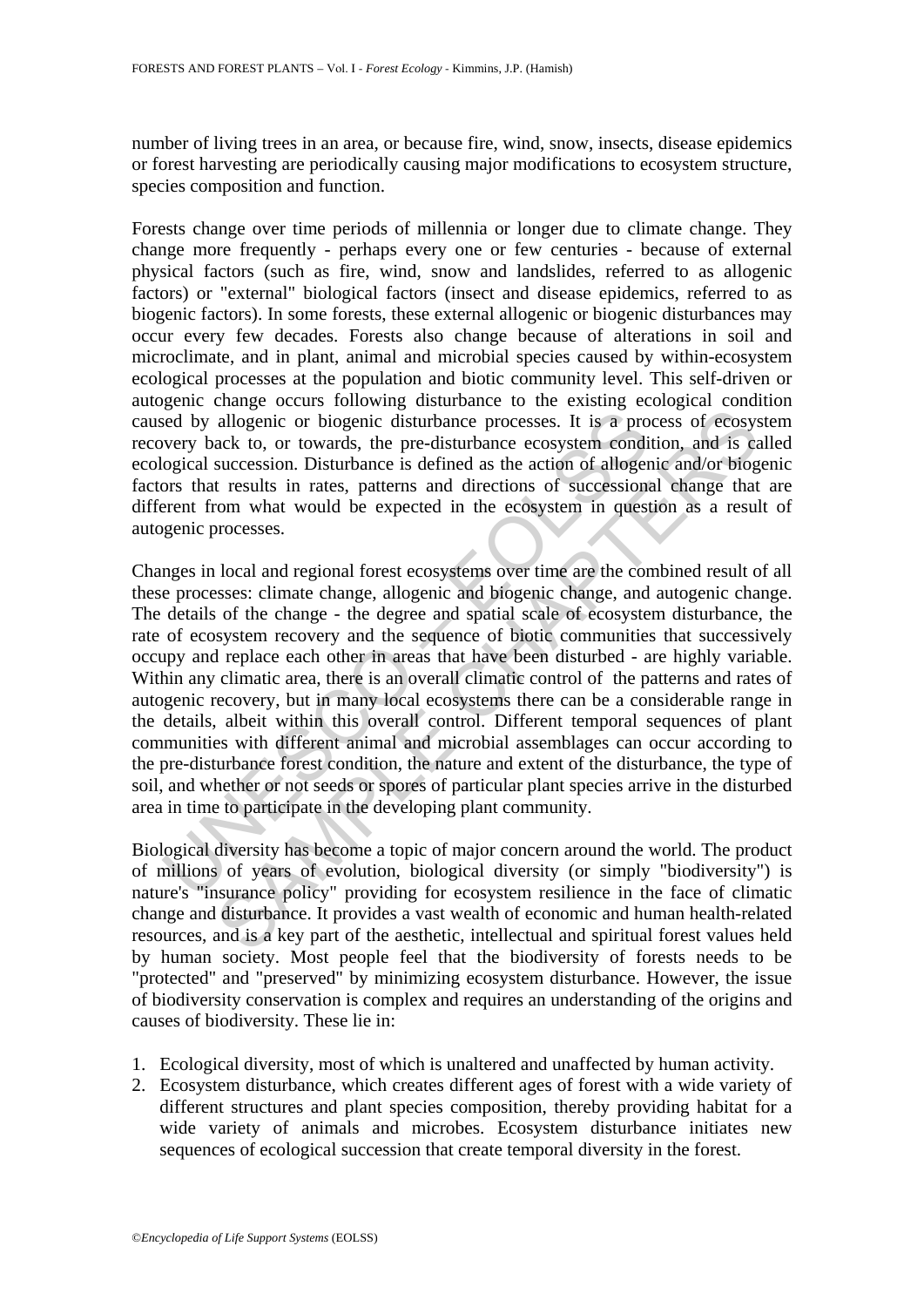3. Autogenic ecosystem recovery (referred to as succession) which provides everchanging soil, microclimatic and biotic conditions, ensuring that a wide variety of different species occur in any particular local ecosystem over time, and that there is a shifting mosaic of ecosystem conditions across regional landscapes that ensures a wide diversity of plant, animal and microbial habitats.

Conservation of biodiversity is thus related to appropriate types, frequencies, severities and scales of "natural" and human-caused disturbance (humans are also natural, as is the disturbance they cause), interacting with existing ecological diversity. Biodiversity objectives will only be achieved if biodiversity conservation plans are based on knowledge of how and why forest ecosystems vary from place to place, and how and why they change over time. Temporal diversity, the variation in all other measures of biodiversity over time, turns out to be the key to the maintenance of most other measures of biodiversity over longer time periods.

### **4. Forest Ecosystem Structure**

Forest ecosystems consist of:

1. soil or some geological or organic substrate in which the trees and other plants are rooted;

2. an atmosphere and a regional climate that is modified locally by slope and aspect; a microclimate that results from the shade, the reduced wind speed and the increased humidity created by the trees; and

sures of biodiversity over longer time periods.<br> **Sorest Ecosystem Structure**<br>
est ecosystems consist of:<br>
coil or some geological or organic substrate in which the trees and<br>
ed;<br>
n atmosphere and a regional climate that For the comparison of the galaxies, there are tanding dead trees of solid and the section of structure comparison of the chapter and a regional climate that is modified locally by slope and aspected by the treat results fr 3. organisms, including plants. Forest ecosystem structure reflects to a great extent the horizontal and vertical arrangement of living forest plants of different life form. Life forms include mosses, liverworts and lichens; grasses and non-grass herbs (forbs); shrubs and climbers; and trees of various types, (deciduous and evergreen, coniferous (gymnosperm) and broadleaved (angiosperm), short lived and long lived, short and tall, light demanding and shade tolerant, nutrient-demanding or tolerant of poor nutrition, etc.). In addition to the living plants, there are standing dead trees (snags) in various stages of decay and collapse; dead tree stems on the ground in various stages of decomposition; and an organic layer on the soil surface (the forest floor) made up of varying combinations of dead fine roots, above ground litterfall (leaves, branches, reproductive structures), decaying wood, dead fungi, bacteria and animals, the decayresistant faeces of soil animals, and various other types of highly decomposed organic matter. A wide variety of animals and microbes is associated with these living and dead plant components of ecosystem structure. Figure 2 shows the vertical structure of a forest stand level ecosystem.

# **4.3. Soil**

Soil is the unconsolidated mineral material at the surface of the earth that has been so altered by physical, chemical and biological processes acting over time that it can support plant life and ecosystem processes. Some types of forest can grow in the absence of soil; some tree species, such as certain pines, have adaptations that allow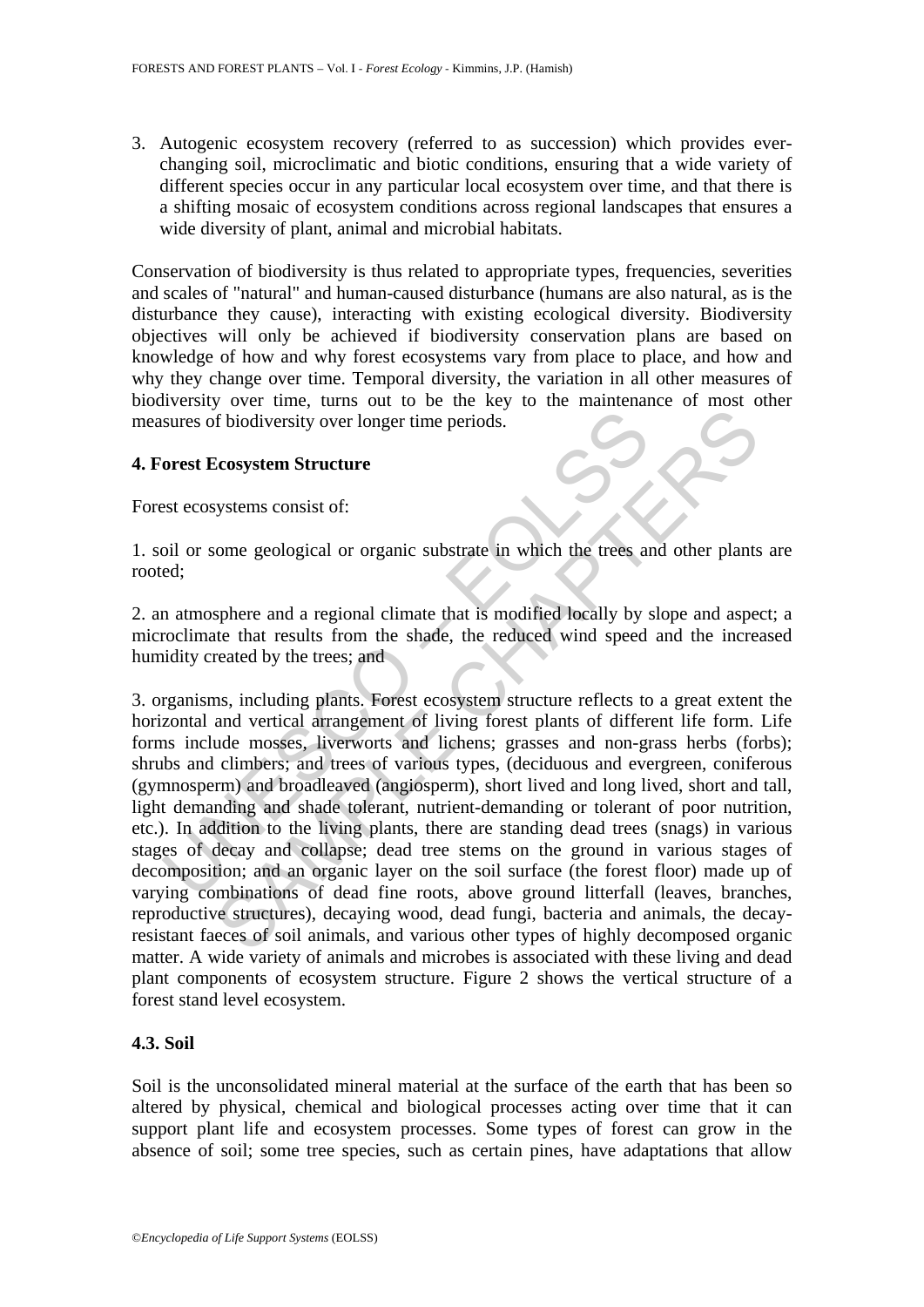them to root and grow slowly on fractured rock as long as there is adequate moisture. Others, such as alders, can fix atmospheric nitrogen, thereby enabling them to grow on chemically unweathered but physically fragmented rock material that lacks organic matter and nitrogen; they obtain the other mineral nutrients they need by creating acidity that decomposes the unweathered rock fragments, releasing the nutrients contained therein (e.g., phosphorus, calcium, magnesium, sulphur, potassium, iron and various "micronutrients"). Many trees can grow in an accumulated organic layer over rock if moisture is not limiting; acids released from the decomposing organic matter break down the rock releasing mineral nutrients. However, most trees and other plant species grow most productively on well-developed and fertile soil (a mixture of mineral and organic materials), and many can only grow in such soil.



Figure 2. Plant communities have a vertical structure that reflects the life form and age of the plants, their individual growth characteristics and height growth potential, and the history of ecosystem disturbance. Both living and dead plants (not shown) contribute to the vertical structure of the forest. Variations in the vertical structure across the landscape create horizontal structure in the forest (e.g., Figure 1).

#### **4.4. Microclimate**

Forest microclimates are the altered light, radiation budgets (the balance of incoming and outgoing short and long wavelength radiation), wind speed, temperature, humidity and water balance (water inputs by rain, fog, snow and dew, and outputs by transpiration from plants and evaporation from wet plant surfaces and the soil) that are created by the trees and other forest plants below their canopies of leaves. Microclimates change dramatically when disturbance (e.g., fire, wind, logging) removes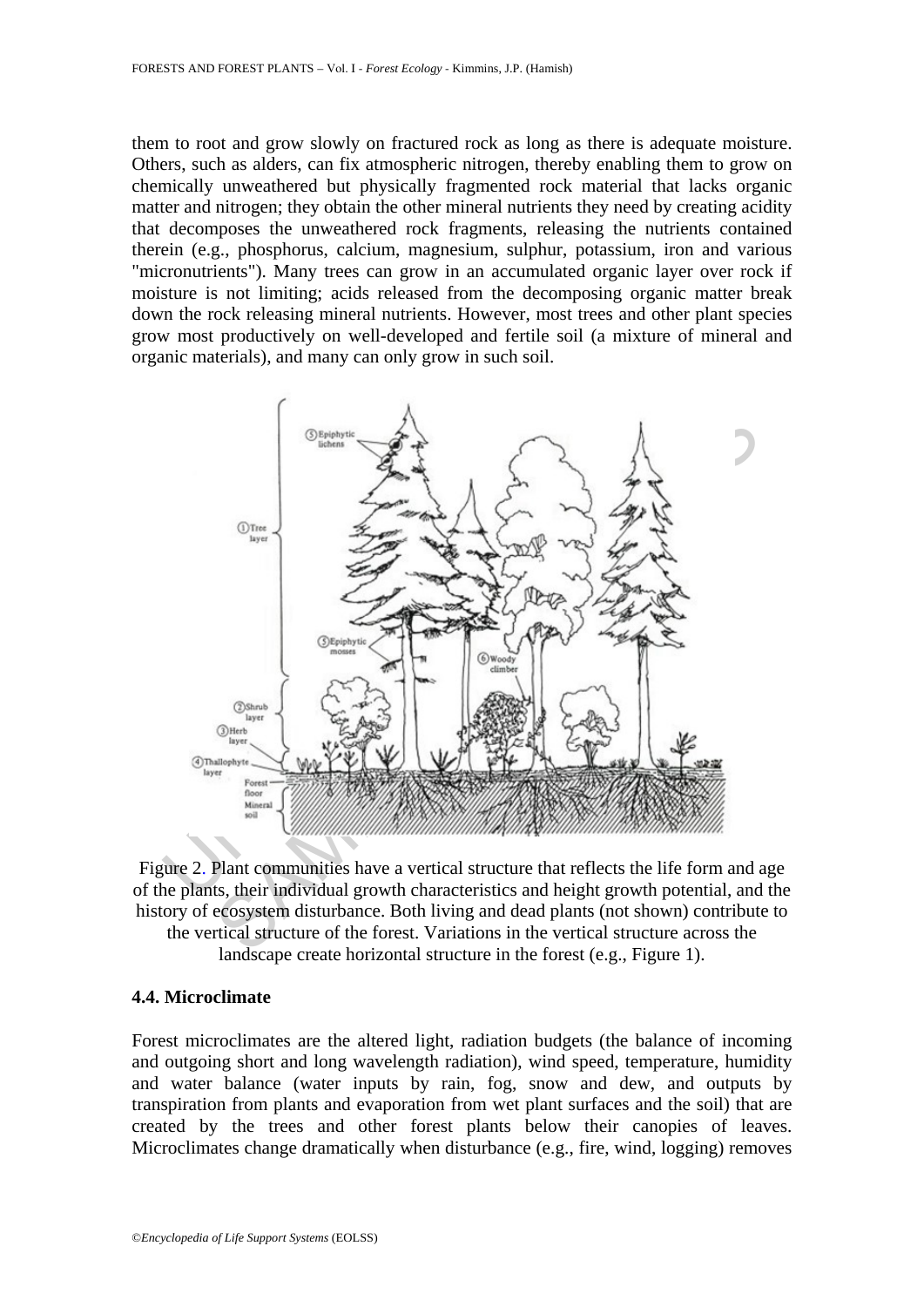the existing canopy of leaves and the standing stems, but recovers towards predisturbance conditions as the leaf area of herbs, shrubs and then trees become reestablished as autogenic succession takes a disturbed area back towards its predisturbance condition.

-

- -
- -

# TO ACCESS ALL THE **34 PAGES** OF THIS CHAPTER, Visit[: http://www.eolss.net/Eolss-sampleAllChapter.aspx](https://www.eolss.net/ebooklib/sc_cart.aspx?File=E5-03-01-06)

#### **Bibligraphy**

The topic of forest ecology is covered in more detail in the following **books**:

**Example 1981**<br>
Stopic of forest ecology is covered in more detail in the following **books:**<br>
mins J.P. (1997). *Forest Ecology. A Foundation for Sustainable Managem*<br>
tice Hall, N.J., USA.<br>
FC.D. and Larson B.C. (1996). forest ecology is covered in more detail in the following **books:**<br>
S. (1997). *Forest Ecology. A Foundation for Sustainable Management*.<sup>224</sup> Edit. 59<br>
N.J., USA.<br>
and Larson B.C. (1996). *Forest Dynamics.* 2<sup>24</sup> Edit. 5 Kimmins J.P. (1997). *Forest Ecology*. *A Foundation for Sustainable Management*. 2nd Edit. 596 pp Prentice Hall, N.J., USA.

Oliver C.D. and Larson B.C. (1996). *Forest Dynamics*. 2nd Edit. 520 pp. Wiley N.Y., USA.

Perry D.A. (1994). *Forest Ecosystems*. 649 pp. John Hopkins Univ. Press, Baltimore, USA.

Peterken G. (1996). *Natural Woodland Ecology and Conservation in Northern Temperate Regions*. Cambridge Univ. Press, Cambridge, UK.

Waring R.H. and Running S.W. (1998). *Forest Ecosystems: analysis at multiple scales*. 400pp. Academic Press.

**Discussion** of the importance of forest ecology in conservation and environmental issues can be found in:

Kimmins H. (1997). *Balancing Act. Environmental Issues in Forestry*. 2<sup>nd</sup> Edit. 305 pp. UBC Press, Vancouver, BC, Canada.

Leopold A. (1966). *A Sand County Almanac*. 370 pp. Ballantine Books, N.Y, USA; Academic Press, San Diego, USA.

**Reviews** of literature on which this presentation is based can be found in the Kimmins' texts noted above, and in the following:

Attiwill P.M. (1994). The disturbance of forest ecosystems: the ecological basis for conservation management. *Forest Ecology and Management.* **63**, 247-300

Kimmins J.P. (1999). *Biodiversity, beauty and the Beast - are beautiful forests sustainable, are sustainable forests beautiful, and is* "*small*" *always ecologically desirable?* For. Chron. **75**, 955-960

Kimmins J.P.(Hamish) (2000). *Respect for Nature: An essential foundation for sustainable forest management.* pp. 3-24 *In* R. D'Eon, J. Johnson, and E. Alex Ferguson, (eds.). Ecosystem Management of Forest Landscapes, held in Nelson, BC, 26-28 October 1998.

Kimmins J.P. (1996). Importance of soil and the role of ecosystem disturbance for sustained productivity of cool temperate and boreal forests. *Journal of American Soil Society.* **60**, 1643-1654.